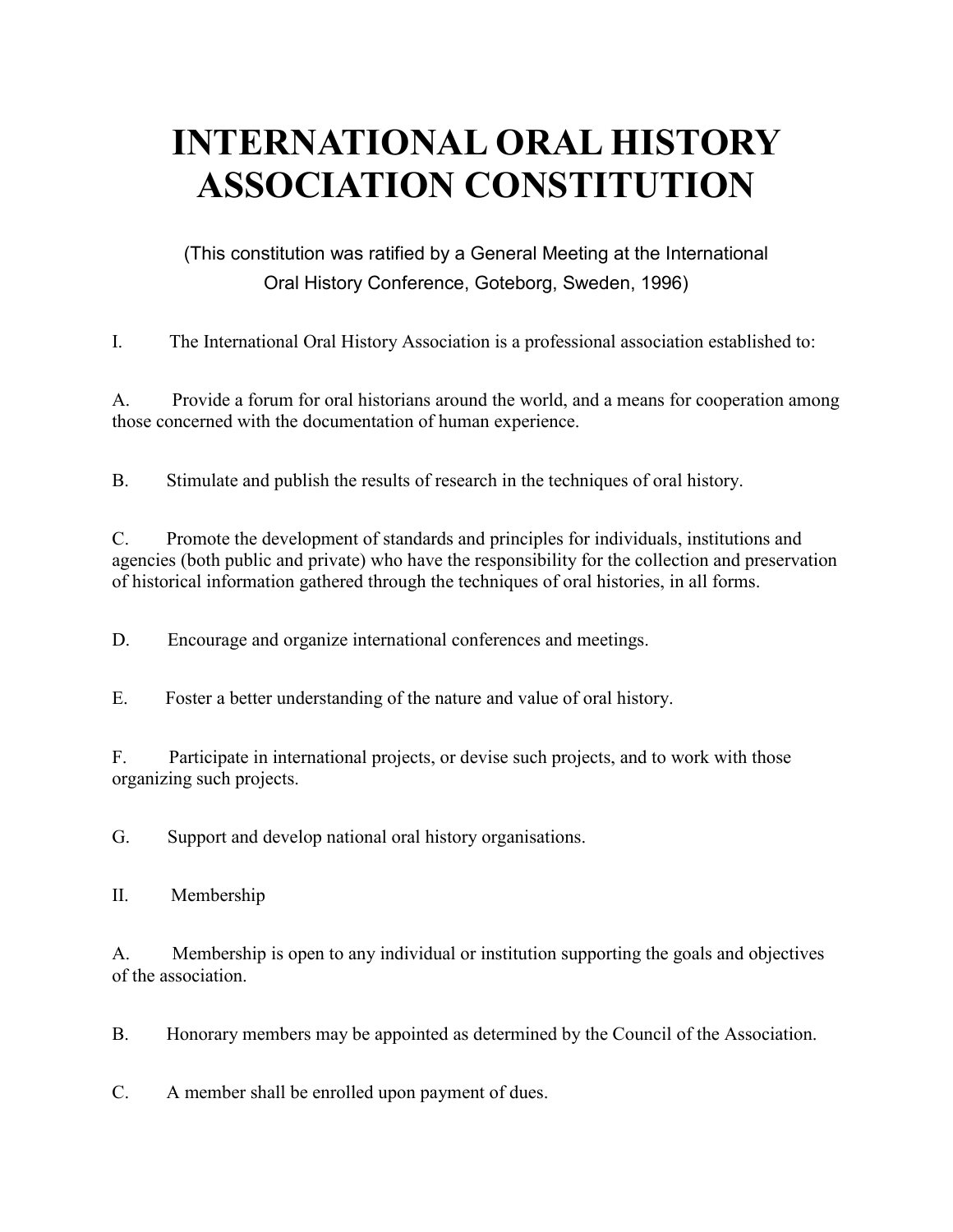### III. Officers and Governance

A. The general governance of the Association is vested in the Council, except as provided elsewhere in this Constitution. The Council shall be composed of the President, the two Vice Presidents, the past President and nine members of the Association from at least five different continents. Only members with current dues paid shall be eligible to become members of the Council. The Executive Secretary shall be a non-voting member of the Council. Five members should determine a quorum for a meeting of the Council.

1. The Council shall appoint committees as determined by the Council.

2. The Council may call Council meetings as it determines.

3. The members of the Council shall be elected by the membership present at the General Meeting and shall serve until the next General Meeting. **Board members may serve a limit of two consecutive periods in the same position and four periods in total.**

**(Article III.A was amended by membership in the General Assembly of the Fourteenth Congress in Sydney, Australia, on July 15, 2006).**

B. The officers of the Association shall be a President, two Vice Presidents, the immediate past President, and Executive Secretary. The President and two Vice Presidents shall be elected at the General Meeting of the Association by a majority of the members present, and shall hold office for a period until the next General Meeting. Should the President retire or die in office, the Council shall select one of the two Vice Presidents to perform the duties of President until the next general meeting.

C. The Executive Secretary shall be appointed by the Council for a period determined by the Council. The Executive Secretary shall exercise the functions of Secretary and Treasurer of the Association, and shall keep all records and monies of the Association.

**D. The Council is authorized and instructed to prepare, adopt or reform regulations that are convenient to regulate the administrative operation of the Association. An updated copy of these regulations will be made available to any member who has previously requested them from the Secretariat. All and any of the points in the regulations will be subject to review by the members in any General Assembly of the Association and may be amended by a simple majority of those participating in such sessions. (Section D of Article**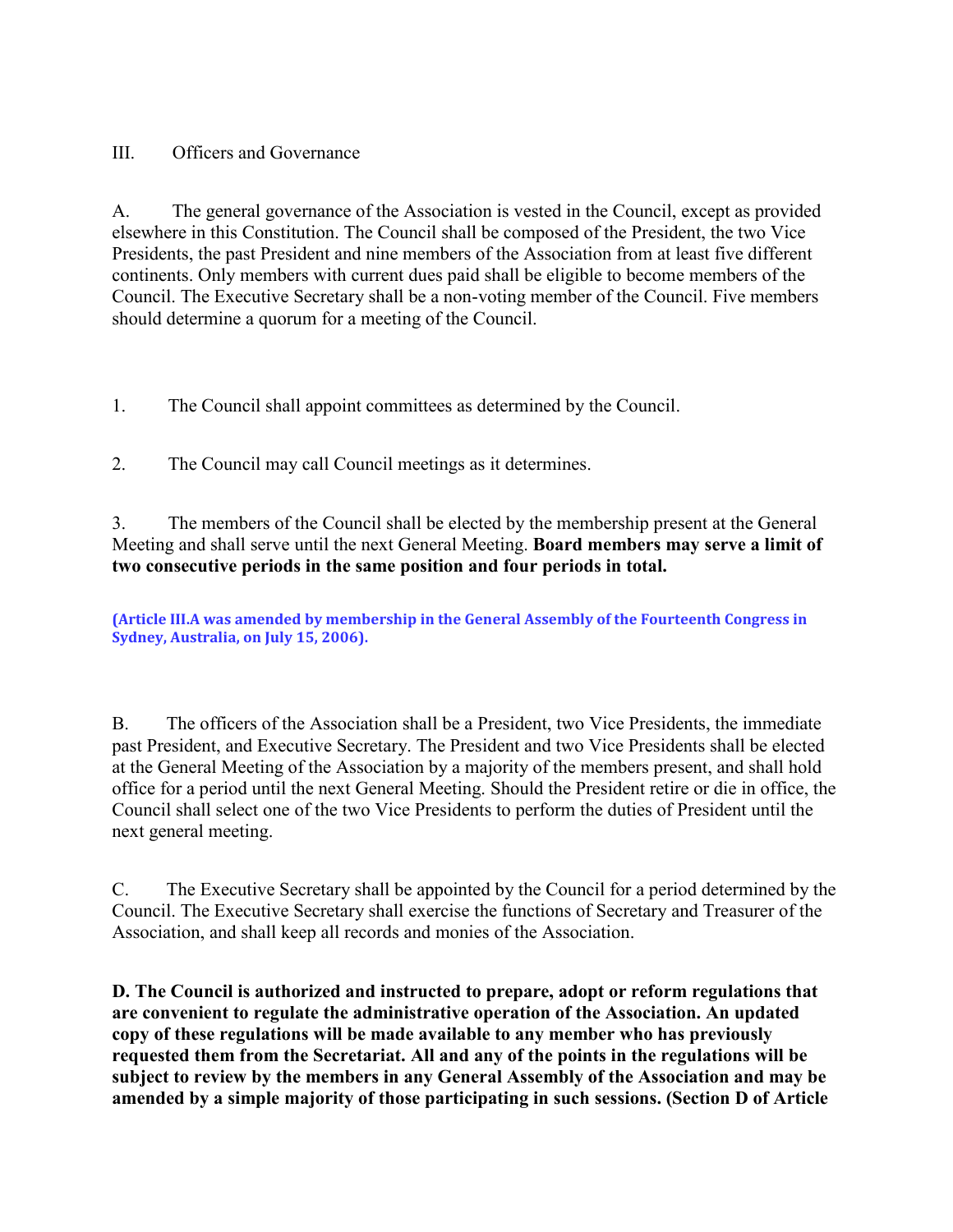### **III was ratified by membership in the General Assembly of the Thirteenth Congress in Rome, Italy, on June 26, 2004)**

IV. Publications

A. The Association shall publish materials as it chooses, including journals, newsletters and occasional papers.

V. Finances

A. The Council shall establish dues for the Association with the approval of the majority of members present at a General Meeting.

B. The Council shall be responsible for the investment and care of the funds of the Association. There shall be periodic audits as determined by the laws of the Association's location.

VI. General Meetings

A. The Association shall hold General Meetings at international conferences as determined by the Council. There shall be a General Meeting at least every three years at a place determined by the Council. All members whose current dues are paid are eligible to vote at all General Meetings.

B. The General Meeting shall be at the International Oral History Conference. Notice of a General Meeting shall be posted to all members at least three months in advance of the date set for the meeting. The Council shall appoint the Chairperson or persons of the General Meeting and will support national and international applications for funds for the Conference. The General Meeting shall review the general conduct of the Association including future meeting sites.

VII. Amendments

A. Amendments to this Constitution may be proposed by the Council or the membership. Amendments proposed by the Council shall be sent in writing to the members three months prior to a General Meeting. Amendments proposed by the members shall require the signature of twenty members whose dues are paid, and must be received in writing by the Executive Secretary six months prior to the General Meeting.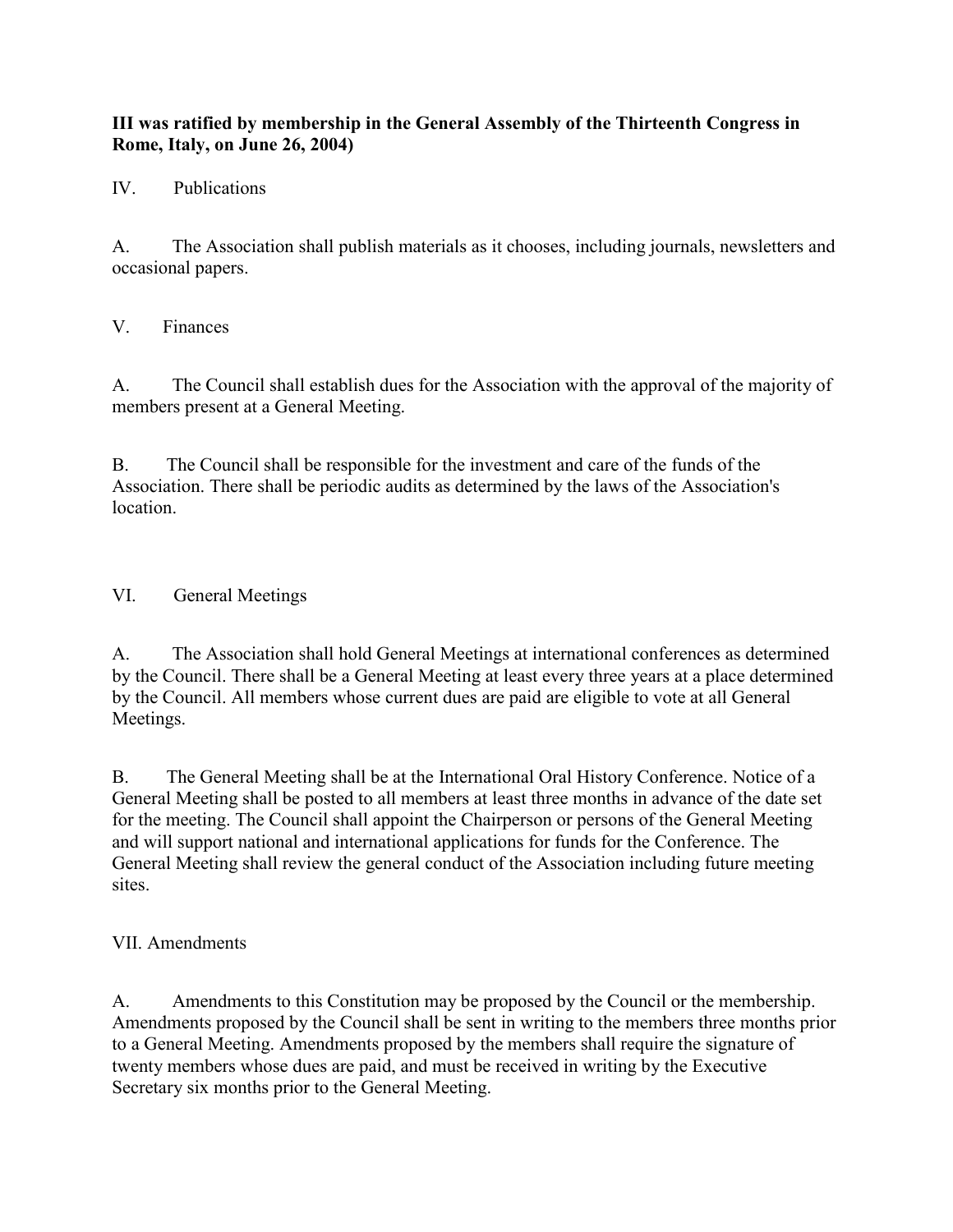B. All amendments must be voted upon at a General Meeting and approved by the majority of the members in attendance.

VIII. Dissolution

A. The Association can be dissolved by members at a General Meeting. In such case the Council in office at the time shall decide the allocation of any assets of the Association.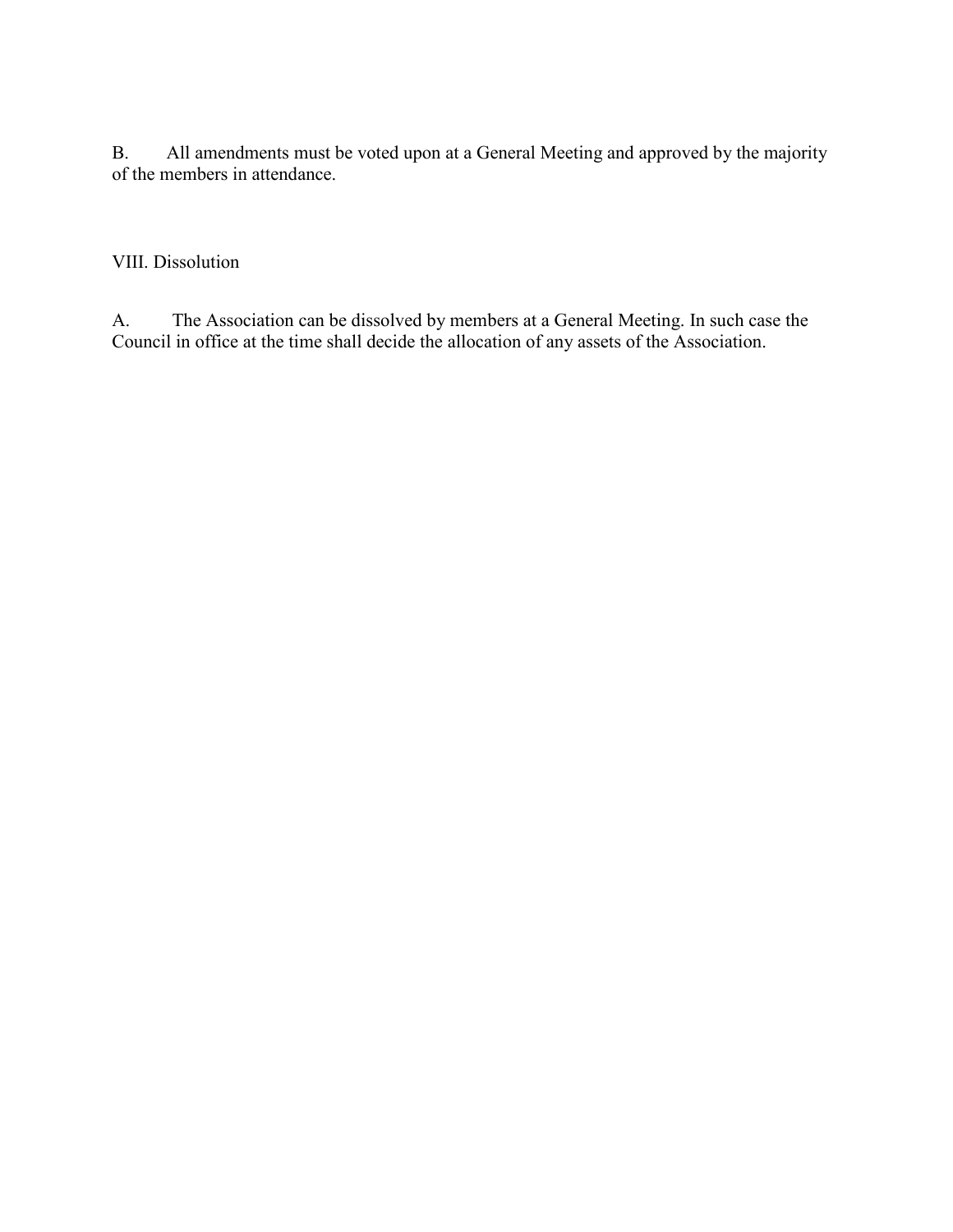## **CONSTITUCIÓN**

### **de la**

## **ASOCIACIÓN INTERNACIONAL DE HISTORIA ORAL**

(Esta Constitución fue ratificada por la Asamblea General en el Congreso Internacional de Historia Oral de1996, en Goteborg, Suecia)

I. **La Asociación Internacional de Historia Oral (IOHA) es una asociación profesional establecida con los fines de:**

- A. Ofrecer un foro para historiadores orales alrededor del mundo y una forma de cooperación para los que documentan la experiencia humana.
- B. Promover y publicar los resultados de investigaciones sobre las técnicas de la historia oral.
- C. Promover el desarrollo de normas y principios para aquellos individuos, instituciones y agencias (tanto públicas como privadas) responsables por la colección y preservación de información histórica recolectada mediante las técnicas de la historia oral en todas sus formas.
- D. Impulsar y organizar congresos y reuniones internacionales.
- E. Fomentar un mayor entendimiento de la naturaleza y el valor de la historia oral.
- F. Participar en proyectos internacionales, o crear tales proyectos, y trabajar con los organizadores de tales proyectos.
- G. Apoyar y desarrollar organizaciones nacionales de historia oral.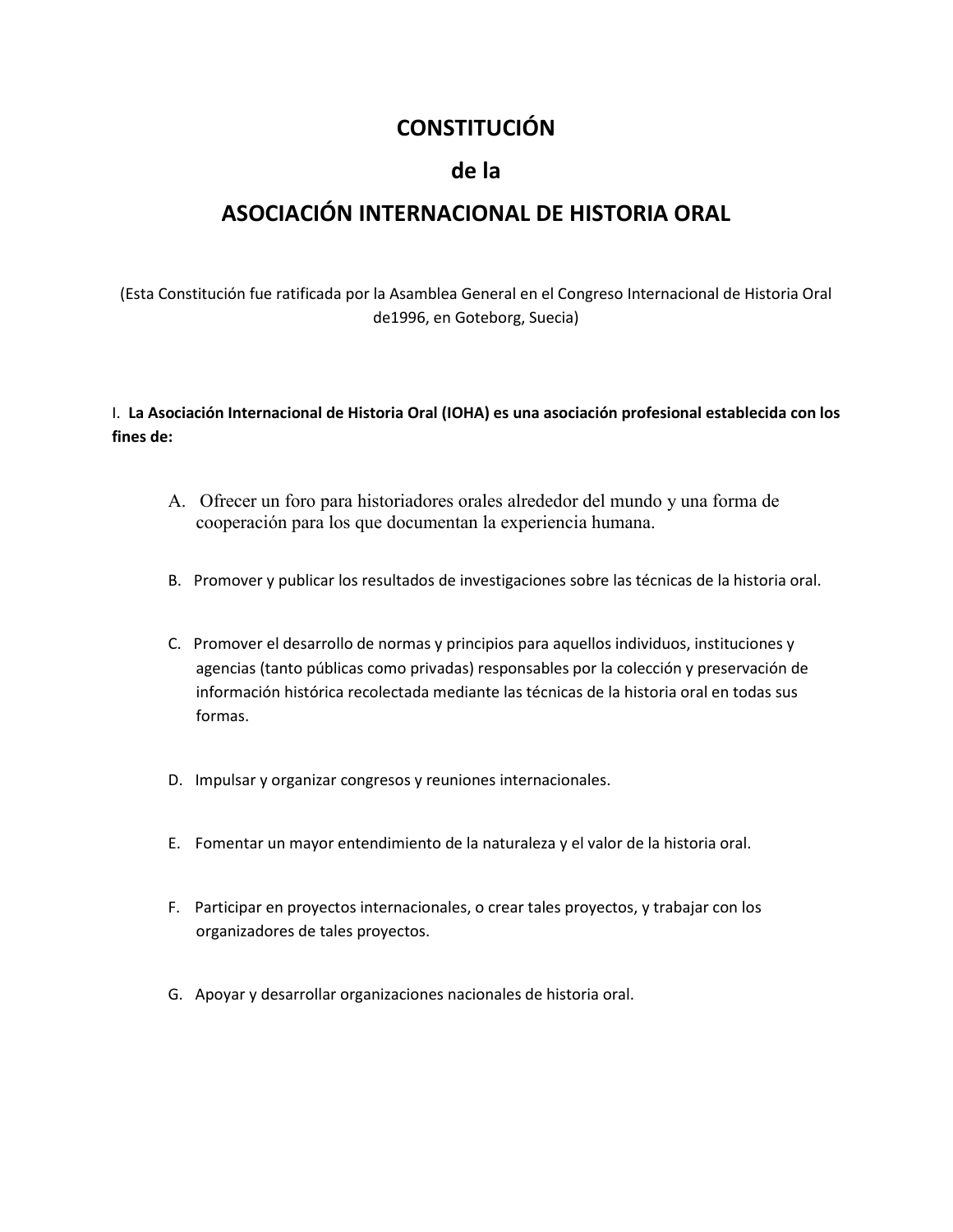## **II. Miembros**

- A. Puede asociarse cualquier individuo o institución que apoye los fines y objetivos de la Asociación.
- B. El Consejo de la Asociación puede nombrar miembros honorarios.
- C. Para ser miembro es necesario el pago de la cuota de inscripción.

#### **III. Dirección y Gobierno**

A. El gobierno general de la Asociación se reviste en el Consejo, a excepción de lo establecido en otras partes de esta Constitución. El Consejo ha de consistir en la Comisión Ejecutiva, formada por el Presidente, dos Vice-presidentes, el último Presidente, y nueve miembros de la Asociación representando al menos seis regiones geograficas diferentes**.** La persona que ocupe la Secretaría Ejecutiva tendrá voz pero no voto en el Consejo. Unicamente los miembros que estén al corriente en sus cuotas son elegibles a un puesto en el ConsejoUn mínimo de cinco miembros determina el quórum necesario para una reunión del Consejo.

- 1. El Consejo nombrará los comités que considere necesarios.
- 2. El Consejo citará las reuniones que considere necesarias.
- 3. Los miembros del Consejo han de ser elegidos por los miembros presentes en la Asamblea General y desempeñarán su cargo hasta la próxima Asamblea. Los miembros del Consejo pueden servir un límite de dos periodos consecutivos en un mismo cargo y cuatro periodos en total.

(El artículo III.A fue enmendado por la membresía en la Asamblea General del Décimocuarto Congreso en Sidney, Australia, el 15 de julio de 2006).

B. La Comision Ejecutiva de la Asociación serán un Presidente, dos Vicepresidentes, el último presidente, y la/el Secretaria/o Ejecutiva/o (ex oficio). El Presidente y los dos Vicepresidentes serán elegidos en la Asamblea General de la Asociación por mayoría de los miembros presentes, y desempeñarán su cargo hasta la próxima Asamblea General. En caso que el Presidente se jubile o fallezca durante su cargo, el Consejo seleccionará a uno de los Vicepresidentes para ejecutar las obligaciones del cargo de Presidente hasta la próxima Asamblea General. (El artículo III.B fue enmendado por la membresía en la Asamblea General del Décimocuarto Congreso en Sidney, Australia, el 15 de julio de 2006).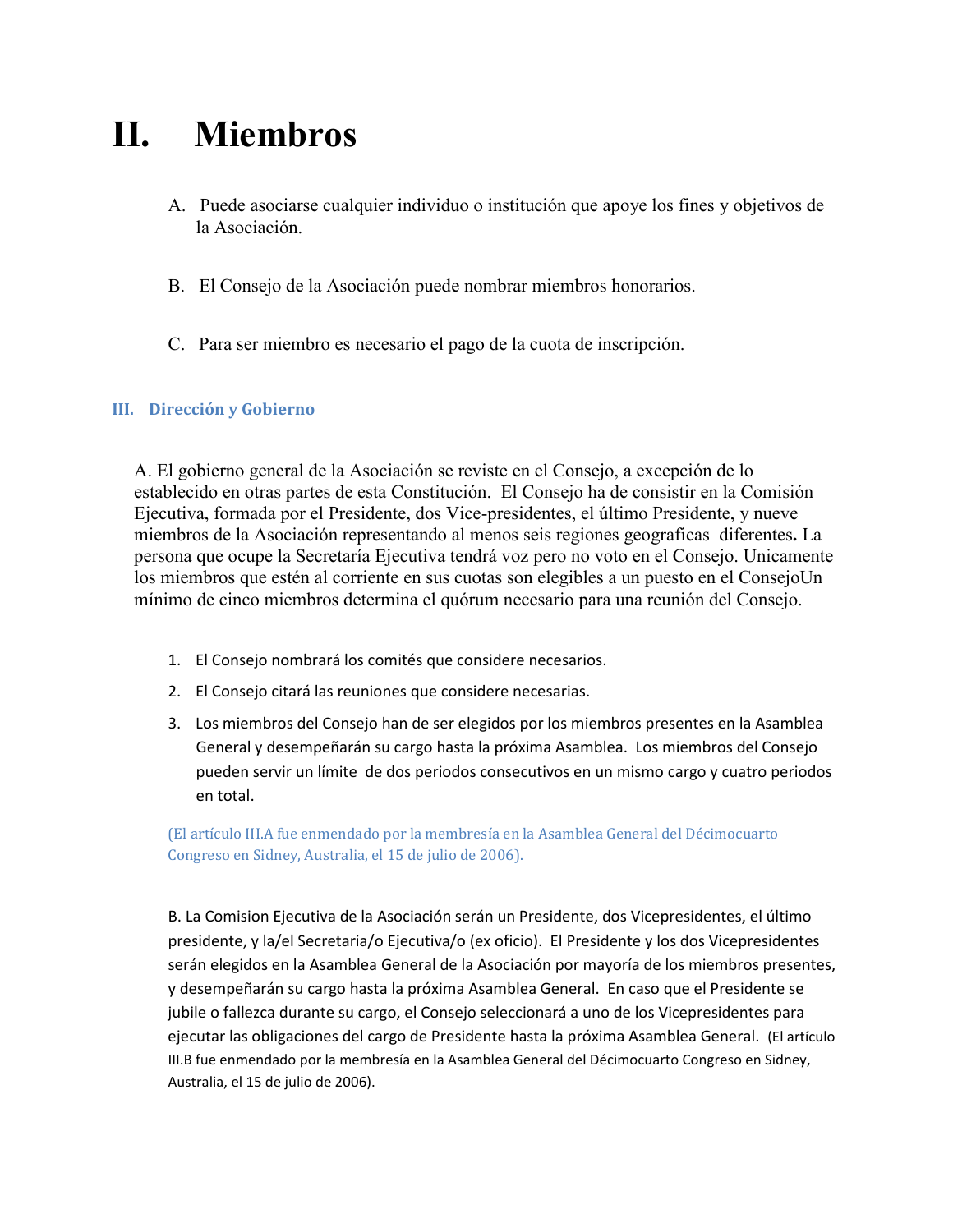C. El Consejo nombrará a la/el Secretaría/o Ejecutiva/o por el plazo que el Consejo determine. Dicha persona ejercerá las funciones de Secretaria/o y Tesorera/o de la Asociación, y será responsable por el mantenimiento de los archivos y los fondos del la Asociación.

D. Se autoriza e instruye al Consejo para preparar, adoptar o reformar los reglamentos que sean convenientes para normar el funcionamiento administrativo de la Asociación. Una copia actualizada de dichos reglamentos será puesta a disposición de cualquier miembro que previamente los haya solicitado a la Secretaría. Todos y cualquiera de los puntos en los reglamentos estarán sujetos a revisión por parte de los miembros en cualquier Asamblea General de la Asociación y podrán ser reformadas por mayoría simple de quienes participen en dichas sesiones. (La sección D del Artículo III fue ratificada por la membresía en la Asamblea General del Decimotercer Congreso en Roma, Italia, el 26 de junio de 2004).

#### **IV. Publicaciones**

A. La Asociación publicará los materiales que determine, incluyendo revistas, boletines y trabajos ocasionales.

#### **V. Finanzas**

A. El Consejo ha de determinar las cuotas de la Asociación, con la aprobación de una mayoría de los miembros presentes en una Asamblea General.

B. El Consejo será responsable por la inversión y manejo de los fondos de la Asociación. Habrá auditorías periódicas, según las leyes del lugar de la sede de la Asociación.

#### **VI. Las Asambleas Generales**